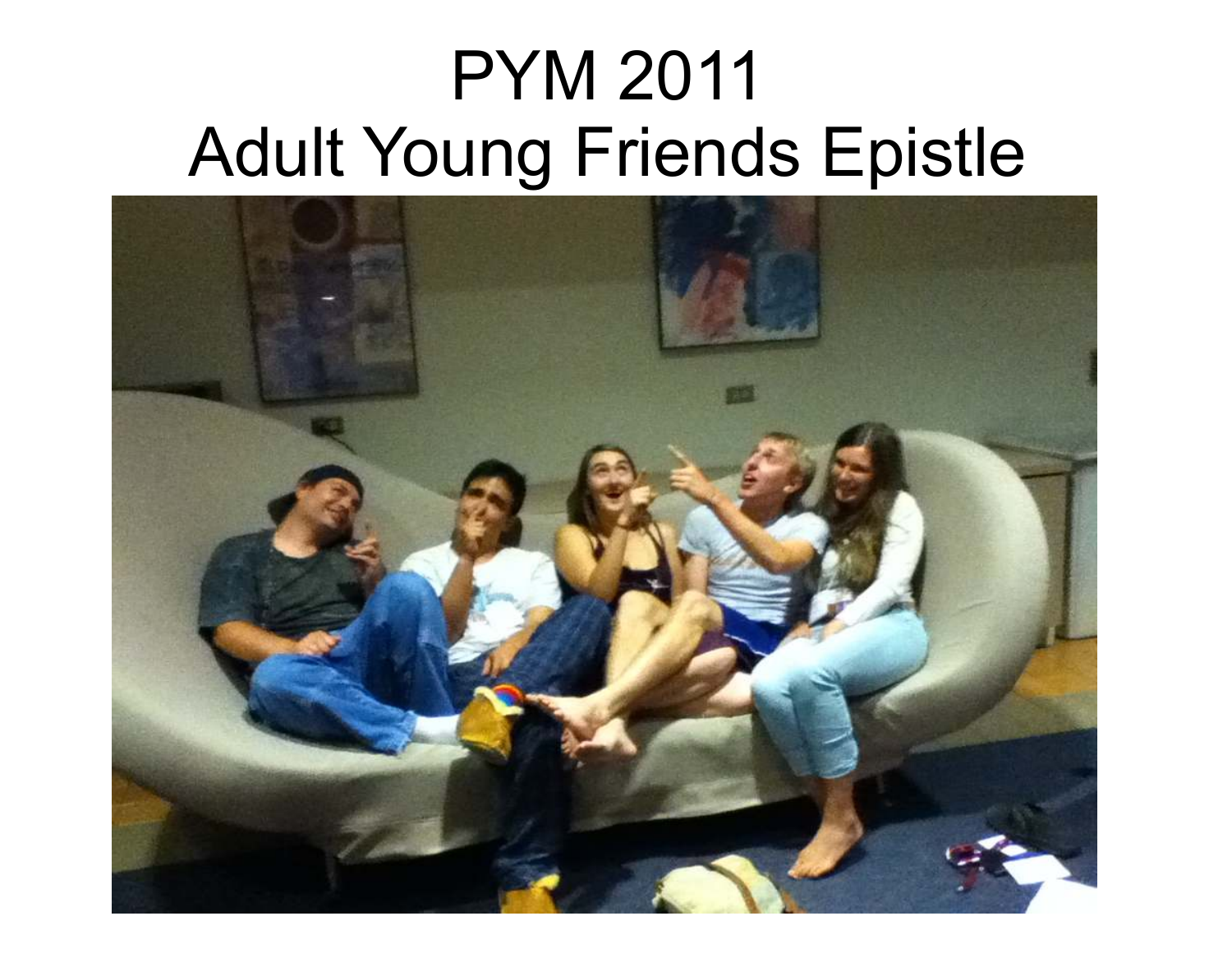# The YF Tribe/Family

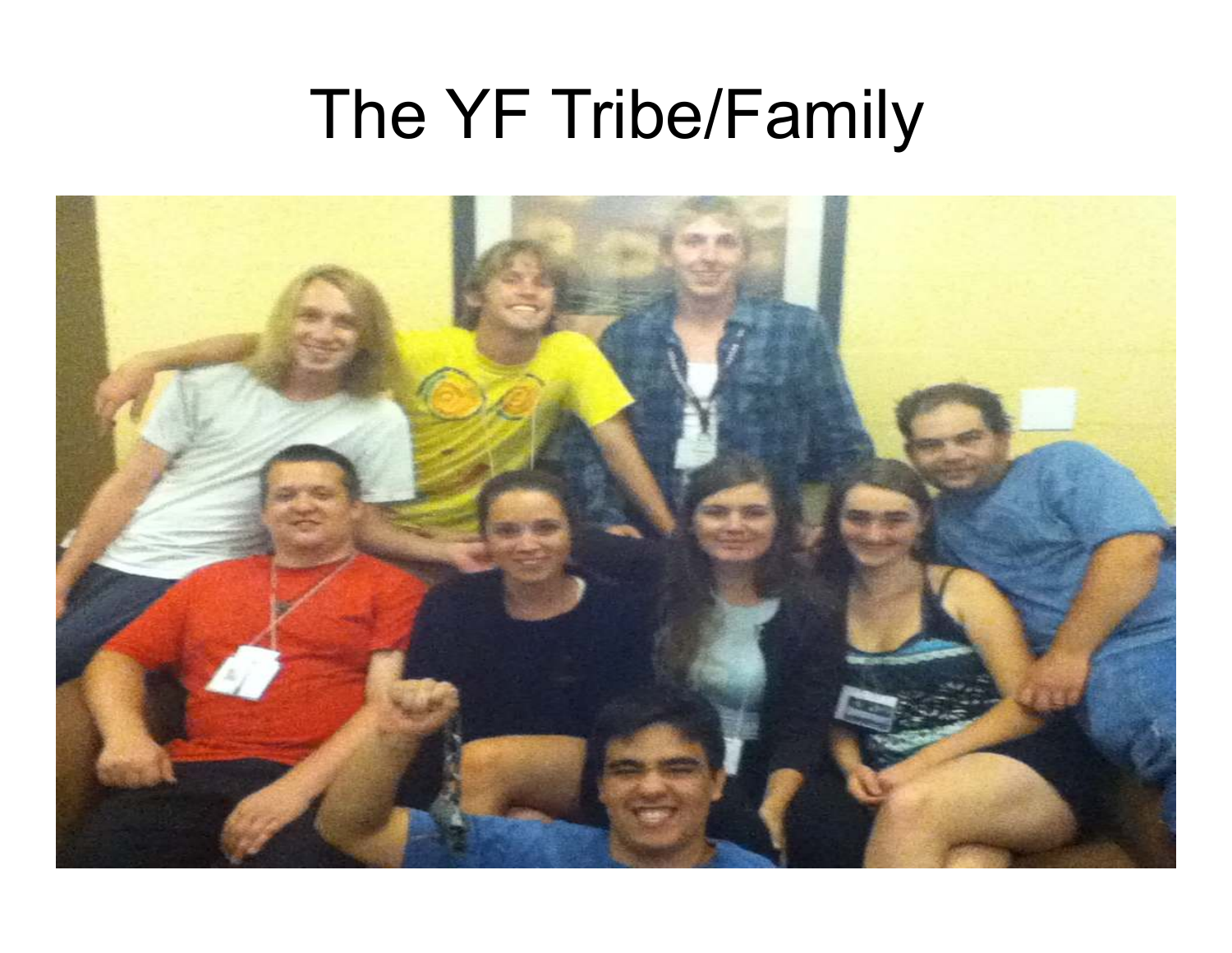# Responsibility was practiced...

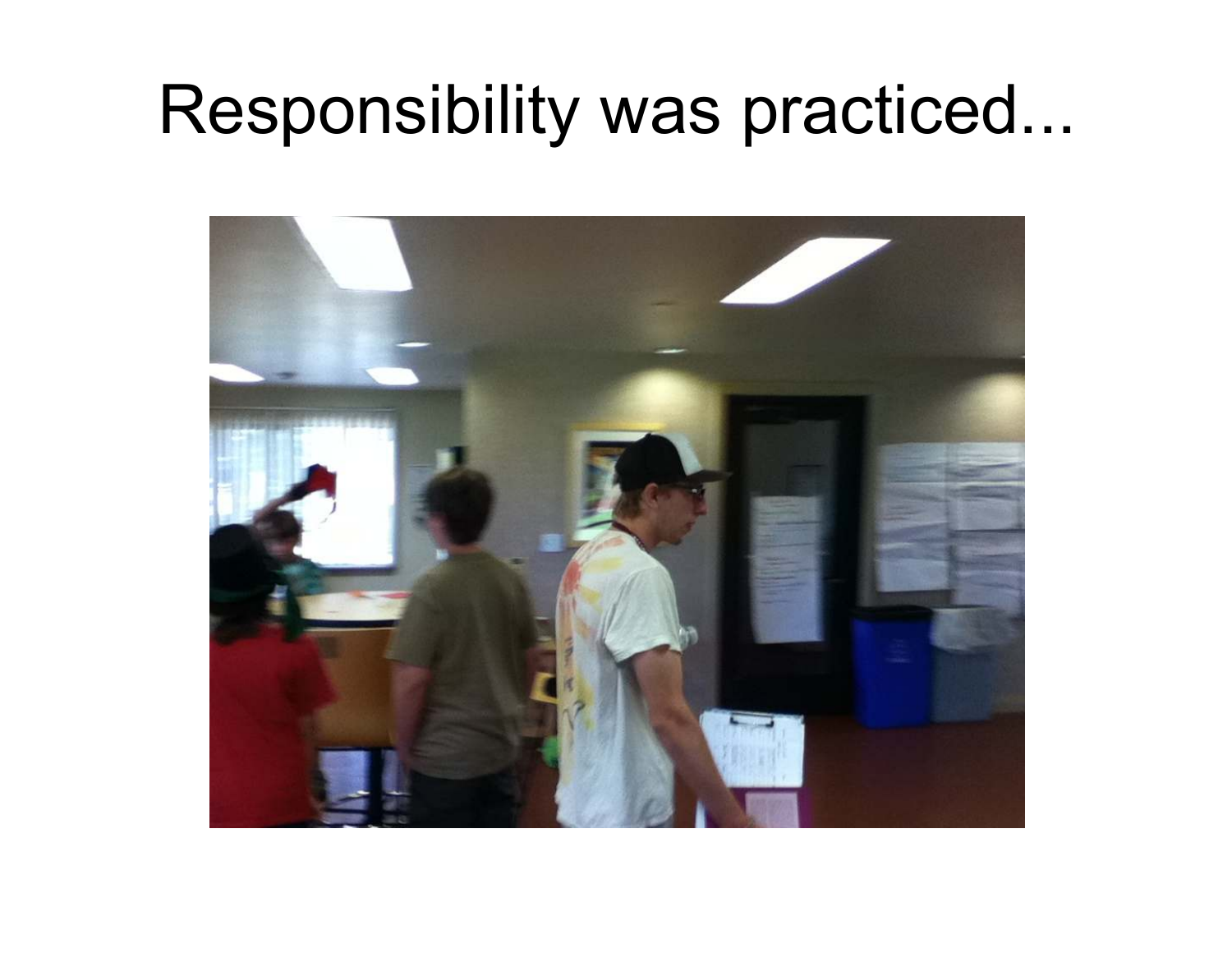### And.....Lots of fun was had also

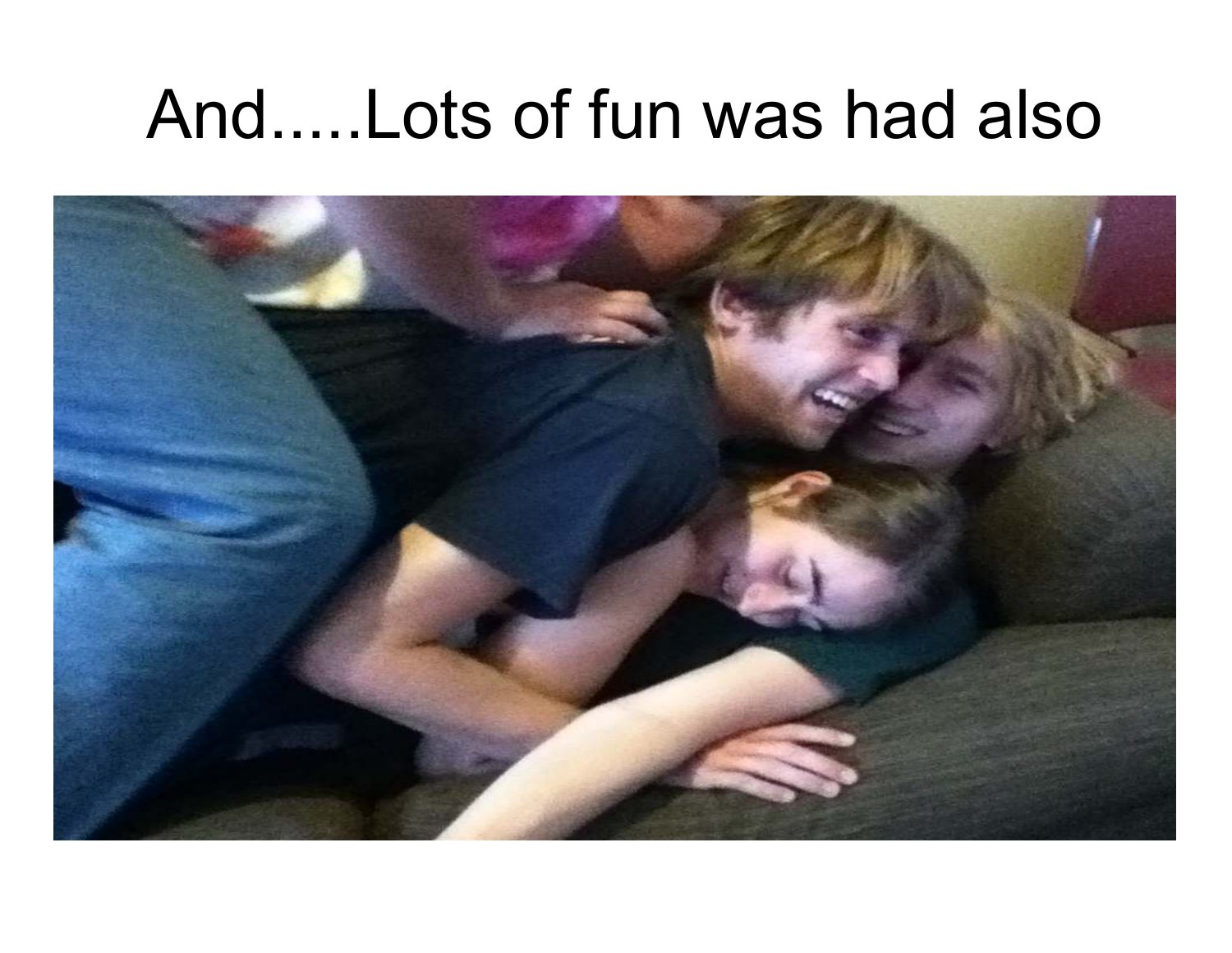#### We ventured out... to a special place

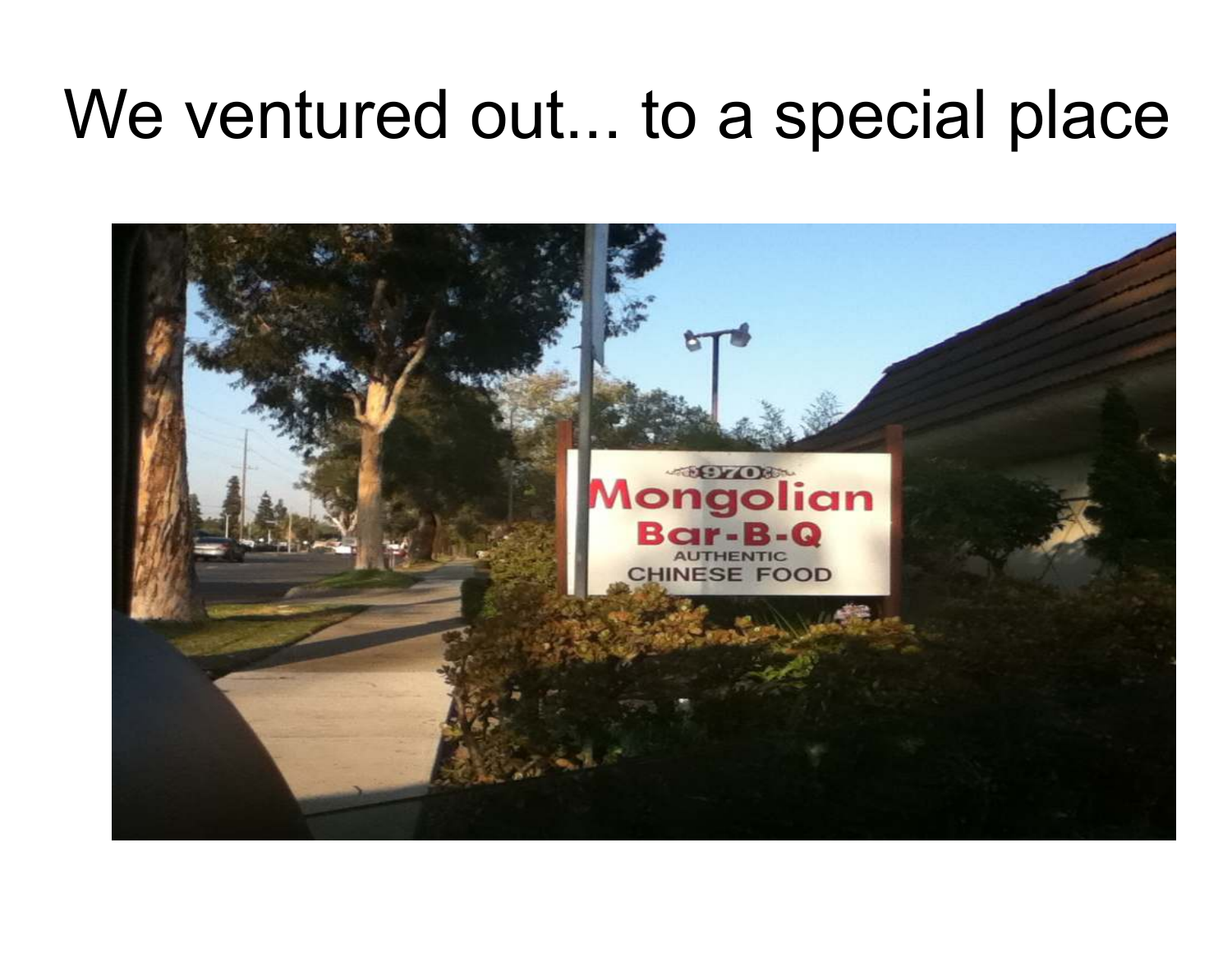

#### This is how we felt....After Fellowship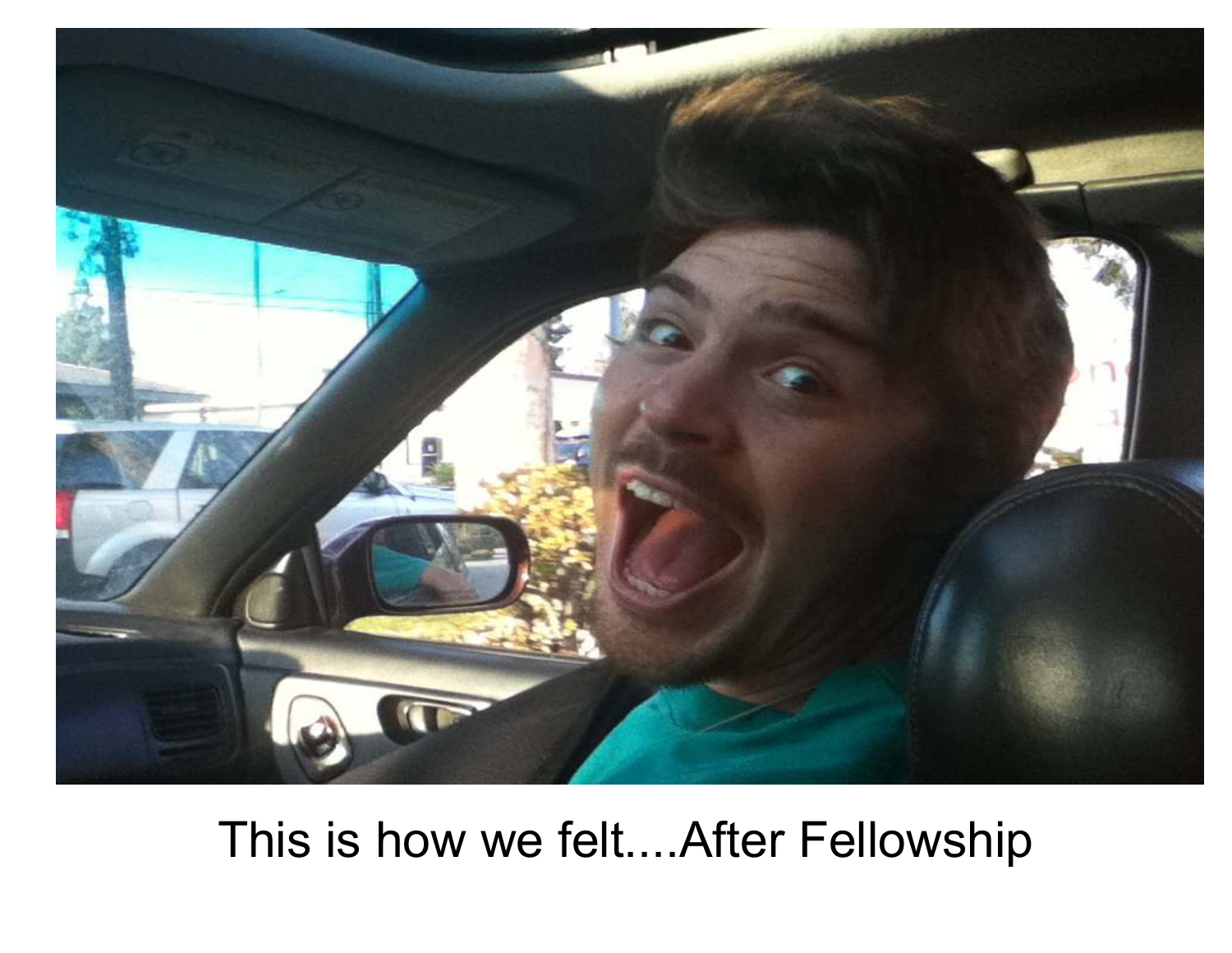# **Meet Our New Clerks!**